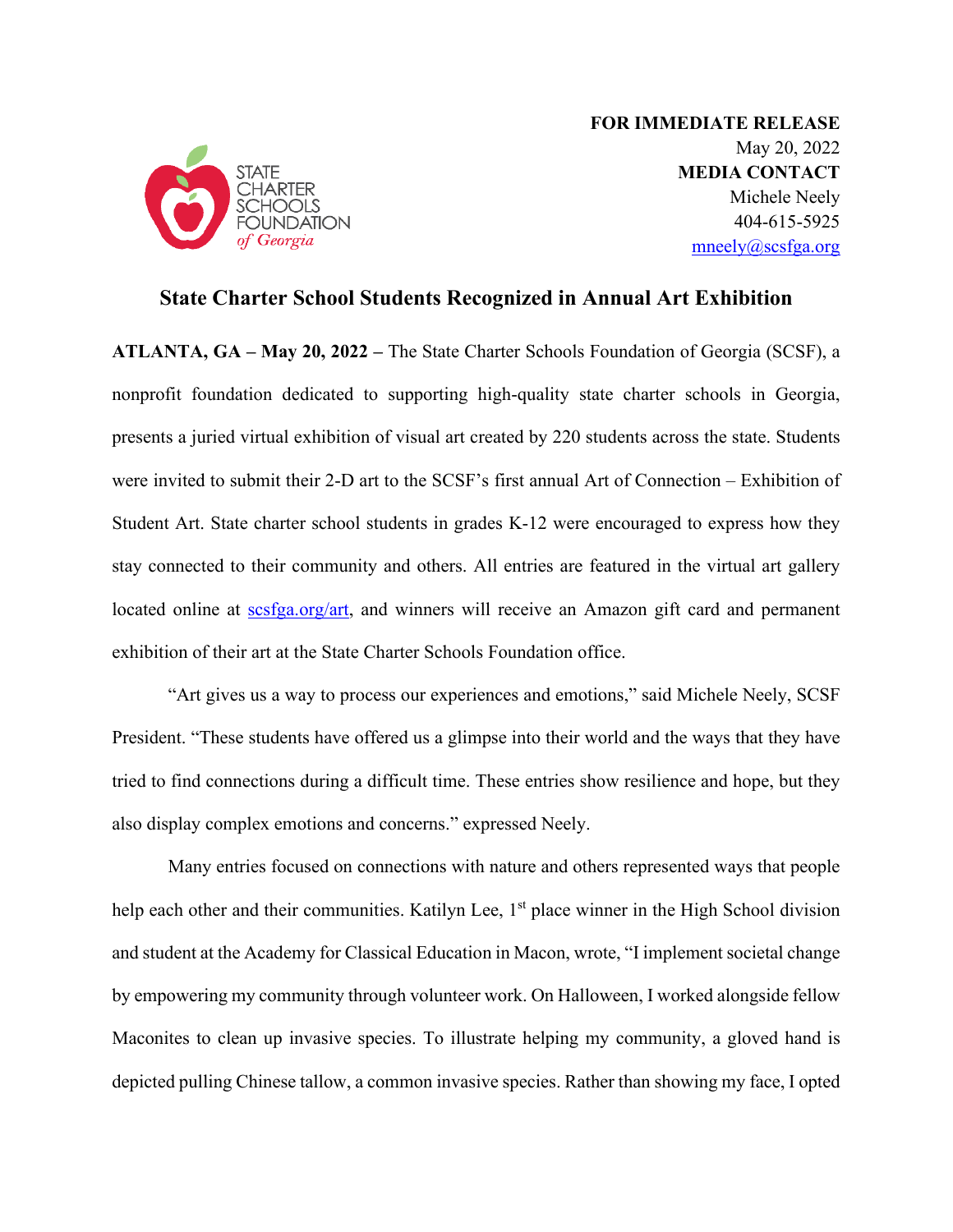to paint a hand to emphasize the importance and value of anyone's efforts toward their community. My efforts to rid a park of its invasive species may not seem significant, but by providing small acts of kindness, I give back to my community with the freedom to enjoy a cleaner, more welcoming environment." Selini Karunanayake, a 3<sup>rd</sup> grader at Brookhaven Innovation Academy and winner of the Elementary division, stated simply, "Sometimes you have to look up from your screen and connect with the nature around you."

The virtual art gallery will remain on the SCSF's website through the end of the year (scsfga.org/art), and winners and judges will be featured on the SCSF's social media channels.

#### **Winners by Division**

## *Junior Elementary (K-2nd grade)*

1<sup>st</sup> **Place:** Kenneth Sabeni, 1<sup>st</sup> grade, Yi Hwang Academy of Language Excellence (Duluth) – "Hand Picking Flowers"

**2nd Place:** Kaia Allen, Kindergarten, Brookhaven Innovation Academy (Norcross) – "The Life of the Flower"

**3rd Place:** Dori Moghaizel, 2nd grade, International Charter School of Atlanta (Roswell) – "Exploring Families in Nature"

## *Elementary (3rd-5th grades)*

**1st Place:** Selini Karunanayake, 3rd grade Brookhaven Innovation Academy (Norcross) – "We Grow Together"

2<sup>nd</sup> **Place:** Lynlee DiLeonardo, 5<sup>th</sup> grade, Southwest Georgia STEM Charter School (Shellman) – "Art Fun"

**3rd Place:** Collin Cowdis, 3rd grade, Southwest Georgia STEM Charter School (Shellman) – "The Morning Landscape"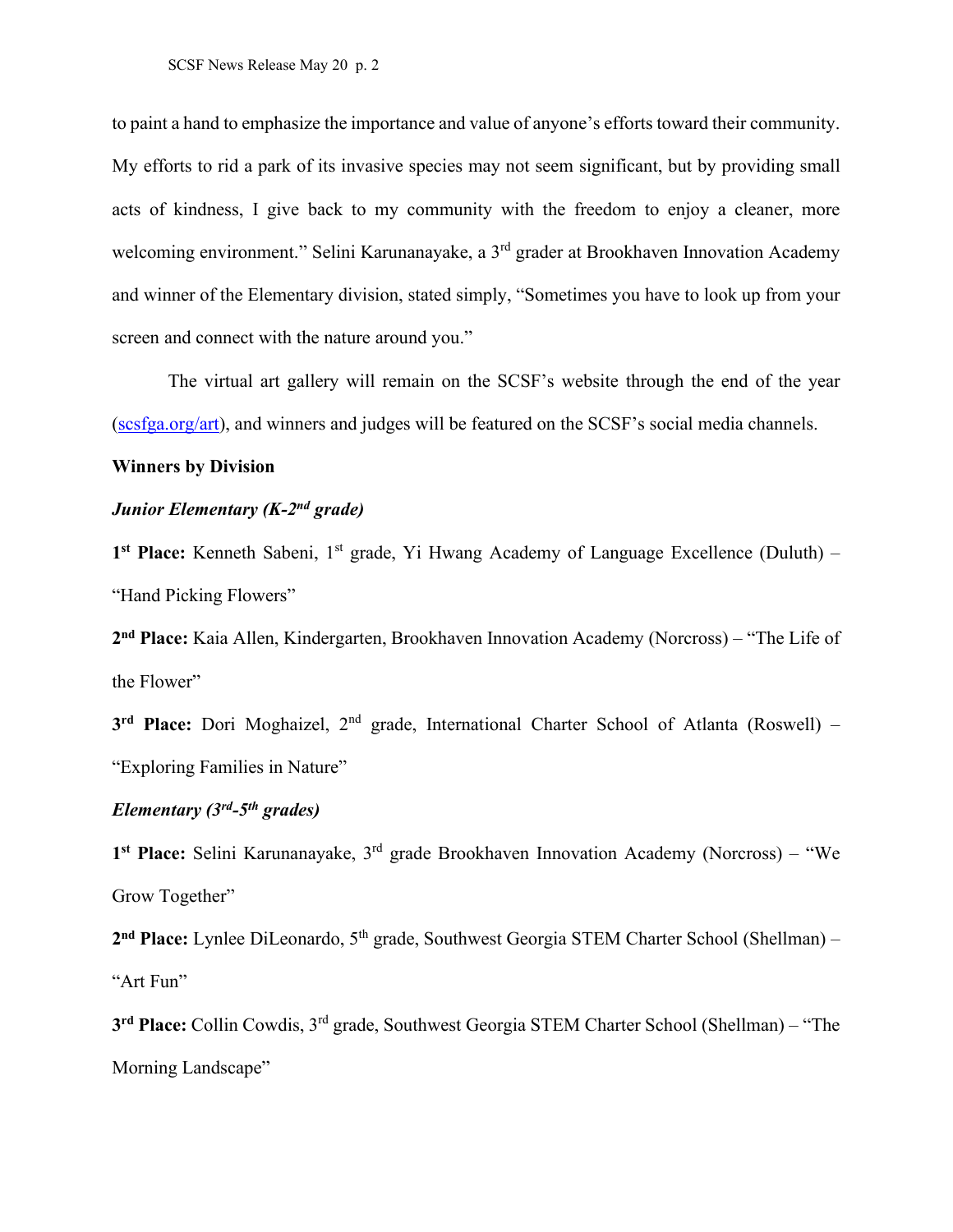## *Middle School (6th-7th grades)*

1<sup>st</sup> **Place:** Dylan Porter, 7<sup>th</sup> grade, Liberty Tech Charter School (Brooks) – "Intrepid Dimension" 2<sup>nd</sup> **Place:** Addy Brown, 8<sup>th</sup> grade, Liberty Tech Charter School (Brooks) – "Father to Fighter" **3<sup>rd</sup> Place:** Sterling Carroll IV, 8<sup>th</sup> grade, Utopian Academy for the Arts (Ellenwood) – "Life With/Out Art"

## *High School (9th-12th grades)*

1<sup>st</sup> **Place:** Kaitlyn Lee, 11<sup>th</sup> grade, Academy for Classical Education (Macon) – "A Helping Hand" 2<sup>nd</sup> **Place:** Brandi Gilford, 9<sup>th</sup> grade, Georgia Cyber Academy (virtual) – "A Moment of Reflection"

**3rd Place:** Hallie Almon, 9th grade, Southwest Georgia STEM Charter School (Shellman) – "Mr. Wimble Wonkle"

#### **Judges**

The SCSF would like to thank the Georgia artists who donated their time to serve as judges for the exhibition. The bios for this diverse group of artists and art champions are below.

**Morgan Boszilkov** is a self-taught artist using clay, fabric, and paint to create twodimensional and sculptural vibrant works of art. She has created an innovative form of fine art: ceramics sewn onto canvas. Her work captures the beauty and richness of the natural world amidst our changing climate, reflecting her core values of conservation and sustainability. Her eclectic travels and self-taught craftsmanship culminated into a successful line of eco-friendly wedding gowns, Natural Bridal Collection by Morgan Boszilkov. Her sustainable gown designs were featured in *Brides Magazine*, Skirt!, CNN, OneWed, and Style Me Pretty, and she designed a dress for Melissa Rivers during TLC's "Who are you wearing?" design challenge, winning the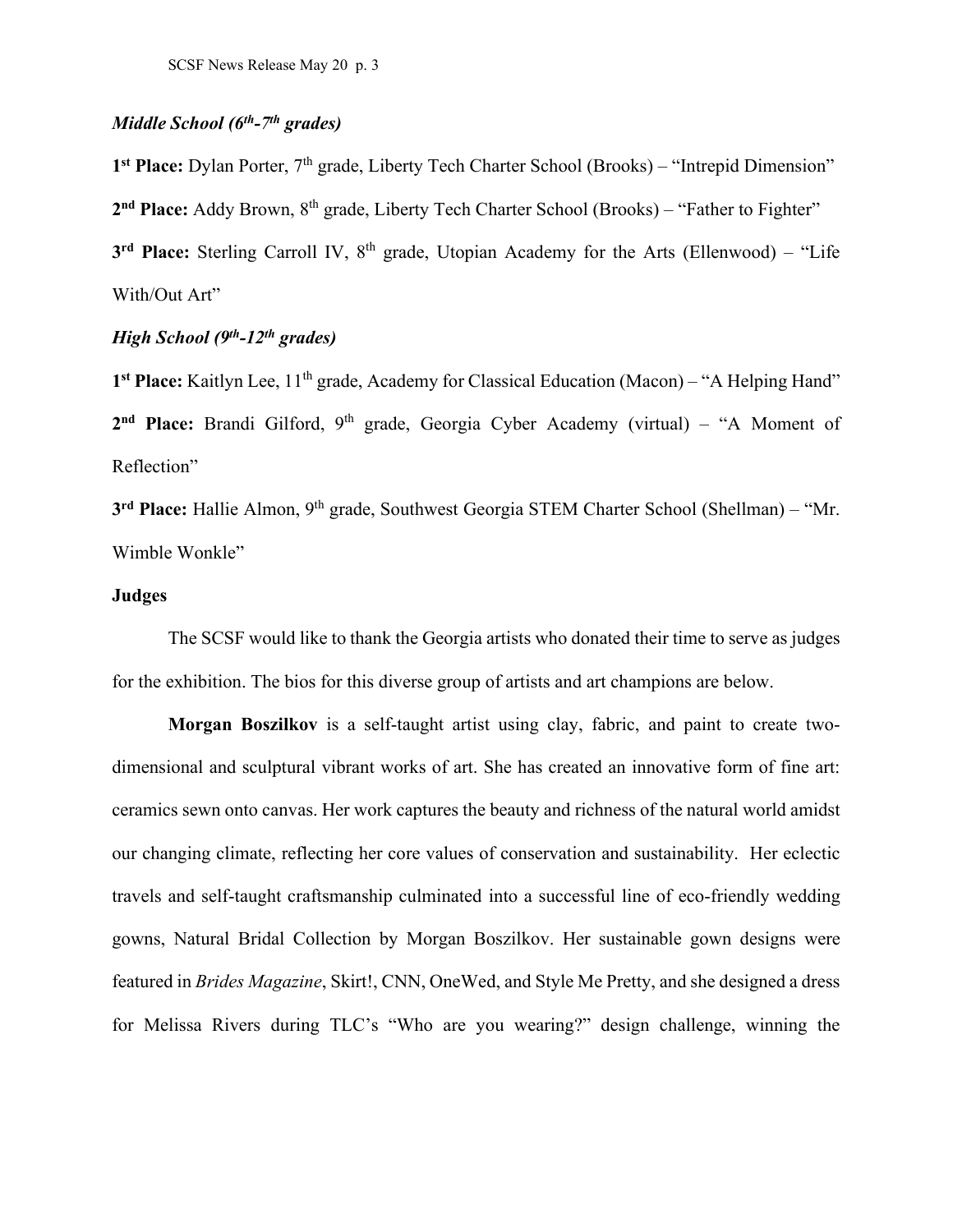competition. Her current ceramic work featuring handmade tiles has been highlighted in the *Atlanta Journal Constitution* and HGTV.<https://www.boszilkov.com/>

**AnnaLee Burnstein** is a mixed-media artist and graduate of SCAD. Her work has been featured in exhibits across Georgia.<https://annaleeburnstein.com/>

**Elizabeth Lide** creates meditative drawings, objects, and installations that explore the contradictions in accumulation and the making of multiples, the distillation of surroundings into shapes and grids as repositories for color and mood, and the placement of ordinary objects in new contexts. She has been awarded residences at Moulin à Nef in Auvillar, France; MASS MoCA in North Adams, MA; MacDowell in Peterborough, NH; Virginia Center for the Creative Arts (VCCA); The Hambidge Center in Rabun Gap, GA; Tyrone Guthrie Centre in Annaghmakerrig, Ireland; and with The University of Georgia Lamar Dodd School of Art in Cortona, Italy. She was the recipient of a Working Artist Project Fellowship from the Museum of Contemporary Art of Georgia (MOCA GA), selected by Saisha M. Grayson, Assistant Curator at the Center for Feminist Art at the Brooklyn Museum. Her work has been featured in exhibits and added to collections around the country, and her artists' books have been collected by multiple institutions. Elizabeth is a native of Winston-Salem and has a BFA from Lamar Dodd School of Art at the University of Georgia and an MFA from Ernest G. Welch School of Art and Design at Georgia State University. She is represented by Whitespace in Atlanta. <https://elizabethlide.com/>

**Melvin Toledo** is an artist originally from Nicaragua, living in the United States since 2007. While his work in the past has focused mostly on still life painting, he has recently been working on landscape and portraiture. He is working on a new series of portraits depicting immigrants living in the United States, aiming to celebrate their lives and to bring attention to their contribution to society. He lives and works in Tucker, GA.<http://www.melvintoledo.com/>